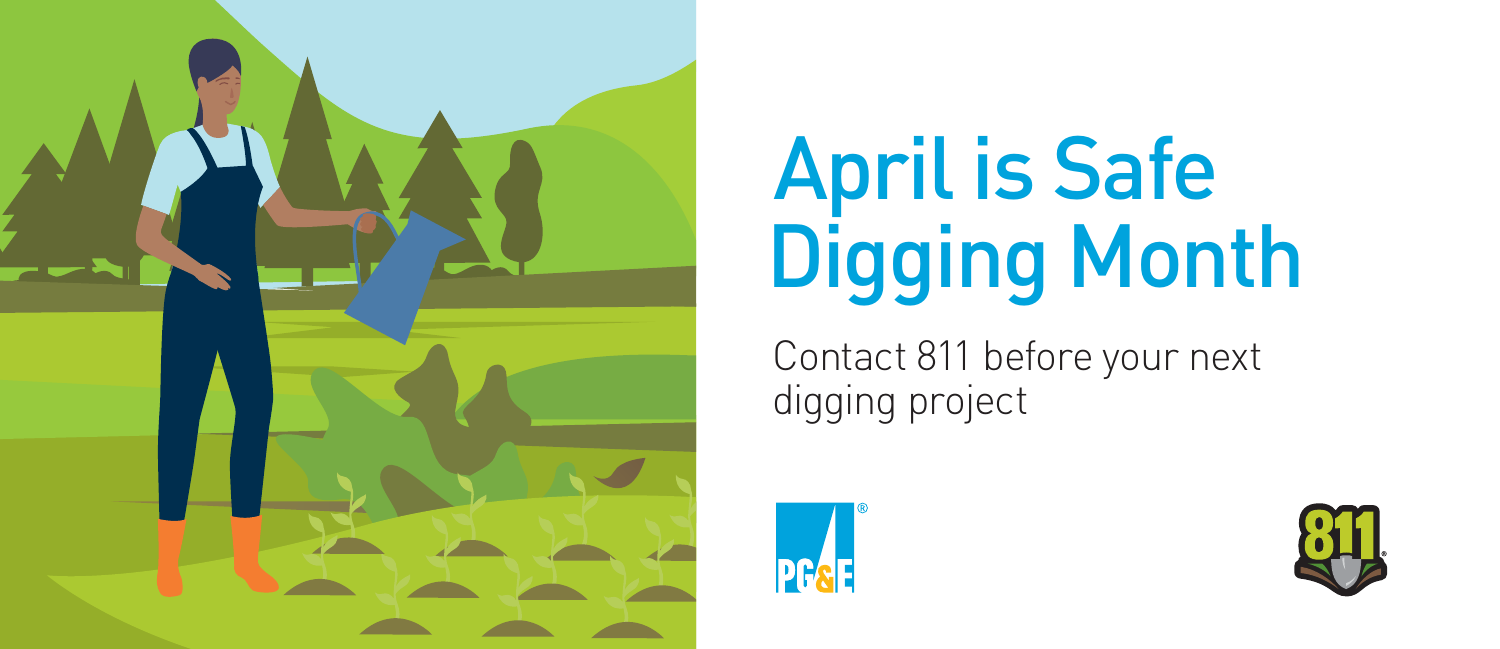

## Plan a safe project

#### **Mark your project area in white.**

**Call 811** or visit **[california811.org](https://california811.org/)** at least two working days before you dig and plant. California law requires contractors and construction professionals to use this FREE one-call service. The date of notification does not count as part of the two working-day notice. For example: If excavation will begin on Friday, an excavator must call no later than Tuesday.



Use hand tools **at all times** when working within 24 inches of the outside edge of any underground lines.

### Know what's below



**811** is a **FREE**, one-call service that notifies local utility companies to locate and mark

their underground facilities so you can dig safely. Calling **811**  or visiting **[california811.org](https://california811.org/)**  can prevent potential hazards like digging into underground electric lines and natural gas pipelines.



#### **Understand utility markings**

Look for these markings to know what utilities are underground.

| PROPOSED EXCAVATION                | TEMPORARY SURVEY MARKING         |
|------------------------------------|----------------------------------|
| <b>ELECTRIC POWERLINES</b>         | <b>GAS. OIL. STEAM. CHEMICAL</b> |
| <b>CABLE, COMMUNICATION</b>        | <b>SEWER, STORM DRAIN</b>        |
| <b>RECLAIMED WATER, IRRIGATION</b> | <b>POTABLE WATER</b>             |

## Identify a natural gas leak

Natural gas pipeline leaks can occur due to careless or unsafe excavation and may lead to evacuations, natural gas service outages, fire, property damage or serious injury.



**Smell:** Smelling a "rotten egg" odor may be an indication of a gas leak due to the odorant we add for your safety\*.

**Sound:** Listen for hissing, whistling or roaring sounds coming from underground or gas appliances.



**Sight:** Look for dirt spraying into the air, bubbling in a pond or creek and dead/dying vegetation in an otherwise moist area.

#### **Respond to a gas leak**

#### If you damage an underground facility or suspect a gas leak:

- **1.** Leave the area immediately and move to an upwind location. Alert others of possible danger.
- **2.** Call **911** to notify emergency personnel and call PG&E at **1-800-743-5000**.

\*Some people may not be able to smell the odor due to a diminished sense of smell, olfactory fatigue (normal, temporary inability to distinguish an odor after prolonged exposure), or because it is masked or hidden by other odors. Also, certain conditions in the pipe and soil can cause odor fade—the loss of odorant—so that it is not detectable by smell.